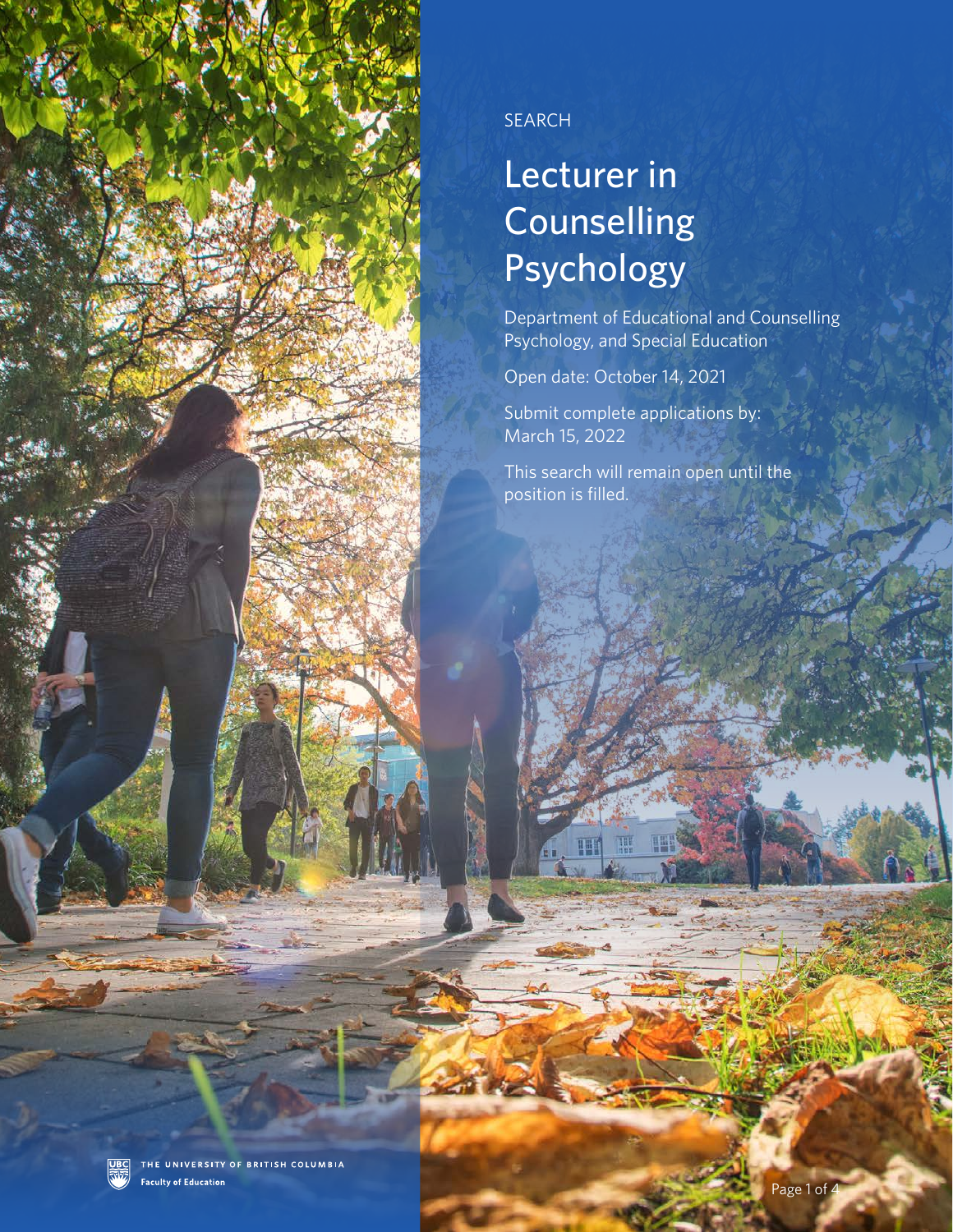The Department of Educational and Counselling Psychology, and Special Education within UBC's Faculty of Education, one of the world's leading faculties of its kind, invites applications for the position of Lecturer in Counselling Psychology.

The Department of Educational and Counselling Psychology, and Special Education in the Faculty of Education at the University of British Columbia (UBC) invites applications for a Lecturer position in Counselling Psychology. This is either one full-time or two half-time positions. The appointment is expected to commence July 1, 2022 (or as negotiated with the successful candidate). The appointment is for a term of three years (with the possibility for renewal) with the first year being the probationary period. Renewal of the appointment requires demonstration of excellence in teaching, and is subject to availability of funds and sufficient enrolment.

Applicants must hold a doctorate degree in Counselling Psychology or a closely related field. Preference will be given to applicants who are registered psychologists, graduated from a CPA or APA accredited graduate program, and who have a demonstrated potential for excellence in teaching counselling psychology students at the graduate level.

The majority of the 30-credit teaching load will occur at the master's level, and there may be some opportunities in our PhD and undergraduate courses as well. Courses available to teach are broad and include courses in counselling/psychotherapy theories, career counselling, ethics, adult counselling, adolescent counselling, and supervising clinical training.

The UBC Vancouver campus is located on the traditional ancestral and unceded territory of the Musqueam people in Vancouver, currently a multicultural, multilingual city ranked as one of the best places to live in the world. The University is a global centre for teaching, learning and research, consistently ranked among the top 20 public universities in the world and recently recognized as North America's most international university. As one of the academic units in the UBC Faculty of Education, one of the leading faculties of its kind in the world, the [Department of Educational and Counselling Psychology, and Special Education \(ECPS\)](https://ecps.educ.ubc.ca/) is a community of scholars committed to the use and application of psychological foundations and research to understanding and solving human problems across the lifespan and in diverse contexts including families, communities, schools, and workplaces.

<u>UBC</u>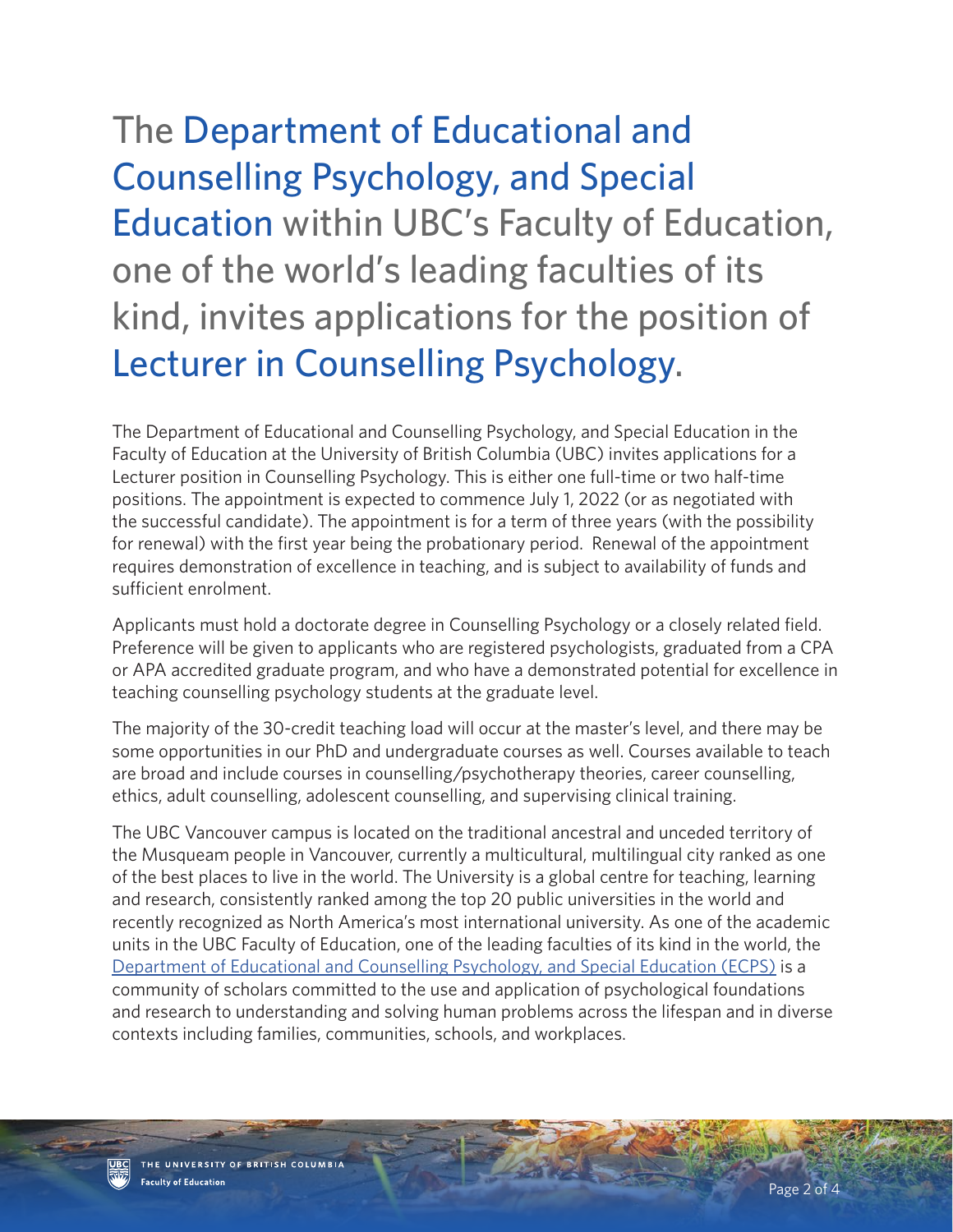We offer the best of two worlds: intimate graduate programs within a large, vibrant, and culturally rich university. Five distinctive program areas are at the core of the department: Counselling Psychology, Human Development, Learning and Culture, Measurement, Evaluation and Research Methodology, School and Applied Child Psychology, Special Education.

ECPS, the Faculty of Education and UBC are dedicated to the goal of building a diverse and inclusive academic community. Values of equity, diversity, inclusion, decolonization, antiracism, and anti-oppression are an important part of our mission. We strongly encourage applications from candidates who can demonstrate through their teaching, educational leadership experience and service that they can contribute to this goal. Familiarity with pedagogical methods, educational leadership projects, and service that enable students across Indigenous, racial, ethnic, sexual and gender identity and socio-economic groups to reach their maximum potential, will be considered an asset. Candidates should have a strong commitment to fostering inclusivity and teaching effectively in a welcoming environment.

Interested candidates are invited to submit an application package that includes:

(i) a cover letter indicating the position being sought (please clearly indicate which type of appointment you are applying for - full time or half-time) and outlining potential contributions to the Department (please also indicate your eligibility to work in Canada),

(ii) curriculum vitae,

(iii) a statement of teaching philosophy,

(iv) evidence of teaching effectiveness (including course outlines and student evaluations if available), and

(v) a Diversity Statement (maximum 1 page) that describes and documents how diversity figures into your past, present and future experience of teaching, research/ educational leadership, community engagement, and your lived experience, and

(vi) names and contact details of three references. Letters of reference will only be requested from short-listed candidates.

Applications must be provided in the format of **one bookmarked** (if possible) **PDF file**, addressed to Dr. Jennifer Shapka, Department Head, and sent electronically to Ms. Silvia Almanza Alonso (Head's Assistant) at [silvia.almanzaalonso@ubc.ca.](mailto:silvia.almanzaalonso%40ubc.ca?subject=) Following the submission of the application, the applicant will receive an Equity Survey link via email. Completion of the Equity Survey is **required** as part of the application process.

UBC